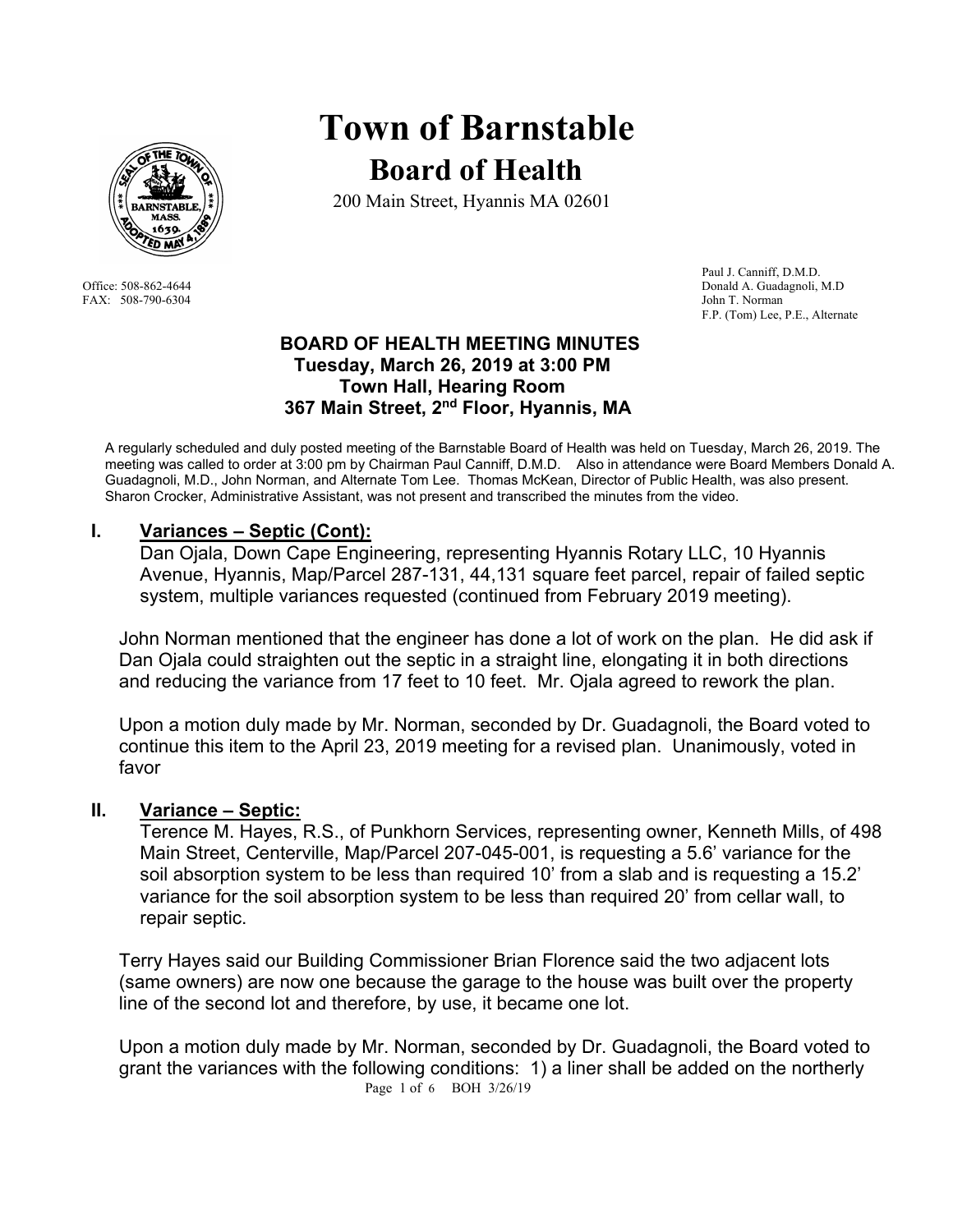(house) side of SAS, 2) septic tank shall be rotated to eliminate any 90° turns in piping, and 3) the plan does not need to be revised for this. (Unanimously, voted in favor.)

## **III. Variance – Food:**

Andre Reggio- Cape Cod Church of Christ, 493 Race Lane, Marstons Mills, requests a variance to operate the kitchen inside the church without a minimum 1,000 gallon in-ground grease trap. Existing septic system designed 3 gallons per seat, kitchen use requires 6 gallon per seat design.

Andre Reggio, operator of Cape Cod Church of Christ, stated they only have pot luck events (10/year) at the church with up to 96 people in attendance.

In April 1982, the septic system was designed for 3 gallons/seat for the church use only, and no kitchen use.

Upon a motion duly made by Mr. Norman, seconded by Dr. Guadagnoli, the Board granted the variance with the following conditions: 1) the variance is non-transferable to a new owner or new church, 2) no more than 12 food events per year, 3) limited to 96 seats in dining area, and 4) no food preparation on site other than coffee and reheating foods (pot luck foods will be brought in). (Unanimously, voted in favor.)

#### **IV. Request for Determination:**

A. Laura Kelley, President of Protect Our Cape Cod Aquifer (POCCA) requests a favorable vote from the Board of Health to draft and adopt a future regulation to prohibit the use of the chemical glyphosate at all municipally-owned properties.

The Board said they cannot adopt a regulation to restrict the use of pesticides.

The Town can volunteer not to use the products. However, there are times when the chemical glyphosate (GPH) is currently the only chemical which works in some areas (for example, the invasive grasses at the beaches use this. Sometimes it is used in the product "Rodeo" which is stronger than "Roundup". The Board knows the Town is making efforts to be "green" but does not know whether any other departments have similar situations.

Mr. Norman recommended the Board check with Town Manager Mark Ells to find out what the current policy is and how it is managed.

Upon a motion duly made by Mr. Norman, seconded by Dr. Guadagnoli, the Board voted to continue this item until the April 23, 2019 meeting, pending additional information.

B. Laura Kelley, President of Protect Our Cape Cod Aquifer (POCCA) requests a letter in opposition to Eversource's Yearly Operational Plan (YOP) to MDAR.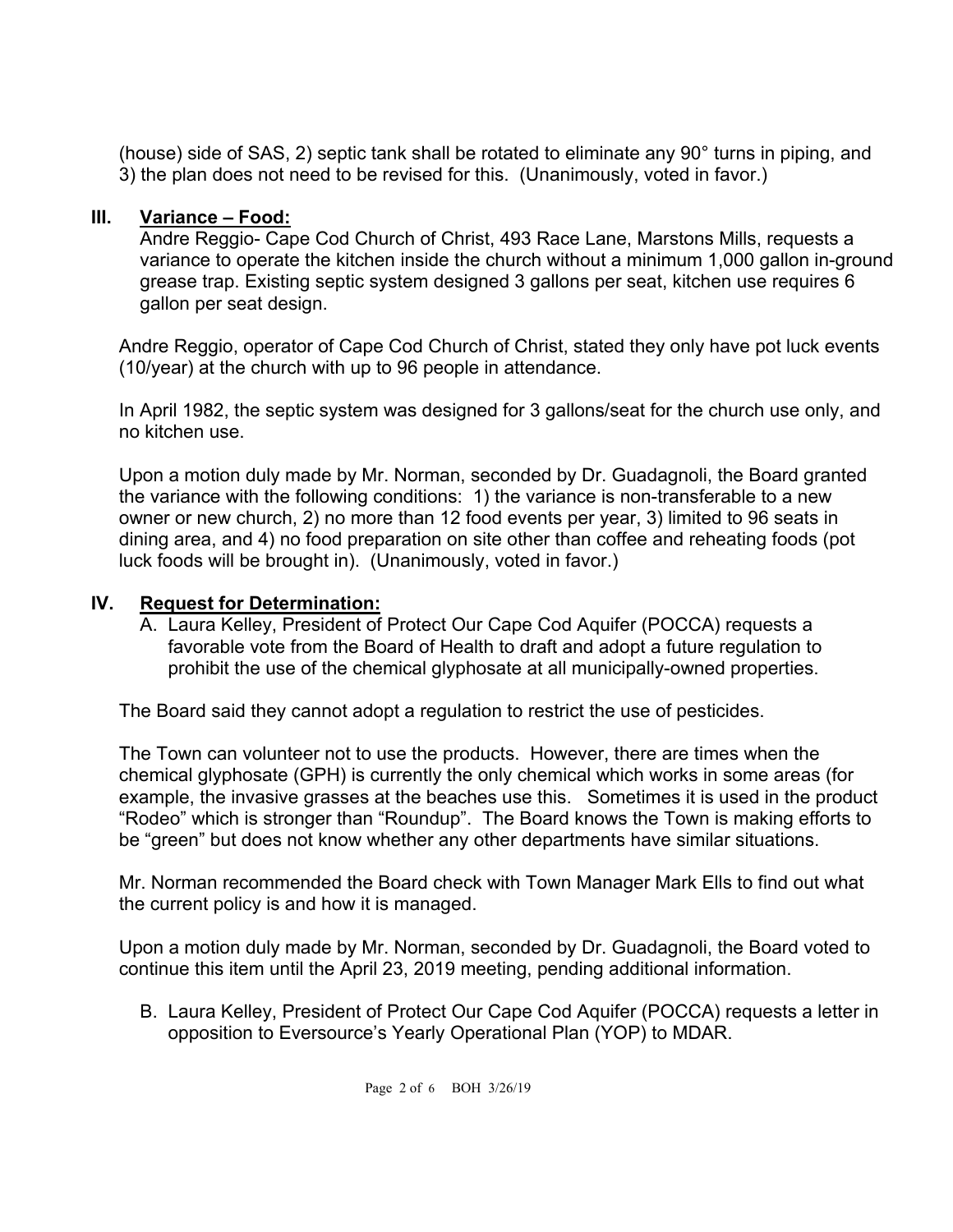Dr. Canniff excused himself as Chair and proposed a motion to support no herbicides along the powerlines be used by Eversouce. A motion was not seconded. No action taken. The motion was not seconded and did not carry. No action was taken.

C. Brian G. Yergatian, of BSC Group Inc., representing Hyannisport Club – 2 Irving Avenue, Map/Parcel 266-031, 1,970 gallons per day proposed, request to utilize a standard Title V septic system in lieu of Section 360-38 of the Town of Barnstable Code which "may" require an I/A system.

Upon a motion duly made by Mr. Norman, seconded by Dr. Guadagnoli, the Board voted to determine a standard Title 5 system be approved for use at this time (without any innovative alternative technology). (Unanimously, voted in favor.)

D. Andrea McArthur, representing Puritan of Cape Cod, 408 Main St, Hyannis, asking approval for Temporary Food Permit for "Girls Night Out" being held on March 27, 2019 from 5:30pm-7:30pm. There will be 9 food vendors.

Andrea McArthur presented the event, "We Can – Girls Night Out", which will be hold at Puritan's with the following food items: ice cream, cupcakes, cookies, scones, brownies, crepes, hamburger sliders, snacks- chips, dips, cheese, olive oils, bread and candies.

Mr. McKean said the floor plan looks good and the vendors would be able to share the hand wash stations as shown on the plan.

Upon a motion duly made by Dr. Guadagnoli, seconded by Mr. Norman, the Board granted an annual one-day-only temporary event for two hours. (Unanimously, voted in favor.)

# **V.** Temporary Food Permit Application- Weekly Events;

Melissa Chartrand, Dean Walton, and Melissa Morris, Snack Bar (Shanty) at 51 Ocean St (formerly, 367 Main/Ocean Street corner) - requests permission to sell pre-made wrapped sandwiches, drinks, and packaged snacks on Fridays and Mondays at noontime.

Elizabeth Hartsgrove presented the pilot program which is an effort to bring attention to the Shanties on the corner. There is one vendor, Little Sandwich Shop, who will be supplying pre-made wrapped foods.

Upon a motion duly made by Mr. Norman, seconded by Dr. Guadagnoli, the Board granted an annual temporary event allowing twice a week on Fridays and Mondays between the hours of 12-2pm only, prepackaged foods only (No cooking, no food preparation allowed), during the summer with the following condition: once an updated food safety training certificate be submitted for Melissa Morris, then Dean Walton and Melissa Morris from Little Sandwich Shop will be authorized to oversee the food. (Unanimously, voted in favor.)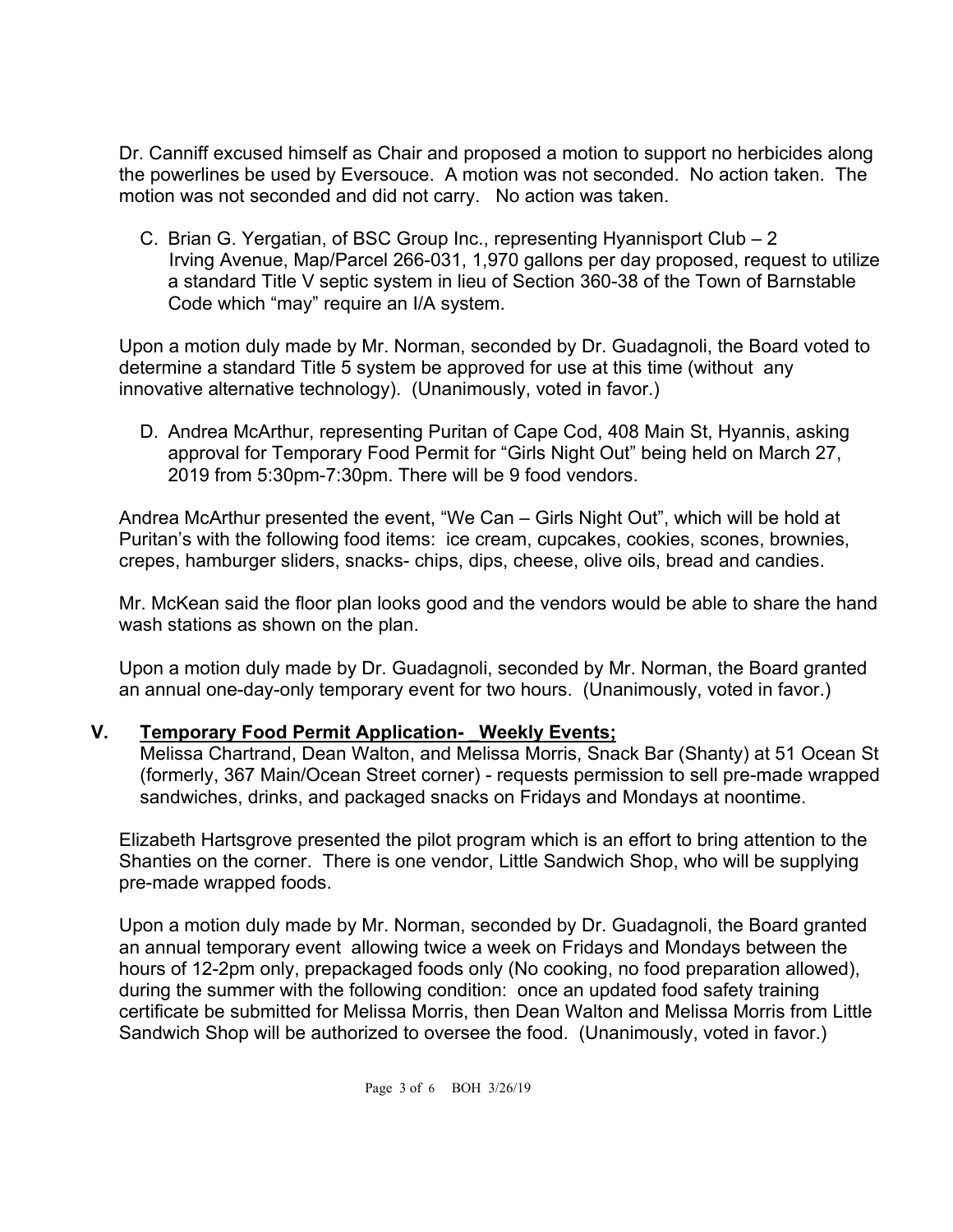#### **VI. Policies;**

Proposed Revision to Administrative Variances (Counter Variances) - Elimination of grease trap variances for 25% seating exceedances administratively.

The Board was interested in having the food establishment customers who are on Town sewer come before the Board for any variances to be granted for 25% seating exceedances.

Upon a motion duly made by Mr. Norman, seconded by Dr. Guadagnoli, the Board voted to continue having the Health Inspectors grant counter variances for 25% seating exceedances to establishments connected to onsite sewage disposal systems only. (No counter variances for grease trap variances for 25% seating exceedances whenever systems are connected to public sewer). (Unanimously, voted in favor.)

#### **VII. Informal Discussion:**

Revisit of Tobacco Regulations: Flavored tobacco.

Cheryl Sbarra, Senior Staff Attorney, MA Association of Health Boards, and Bob Collett, Tobacco Enforcement Barnstable County, were present and discussed with the Board the drawbacks of flavored tobacco and their effects on underage people becoming cigarette smokers. The flavors, including mints, are used to reduce the harshness and can numb the throat and allow more intake.

It was also discussed how juuling/vaping is very popular and affordable and has led to a huge increase in use by high schoolers. It was stated that the pod in one juul has as much nicotine as a whole pack of cigarettes and are, therefore, very unhealthy and has become an epidemic addicting the next generation to nicotine across the country.

It was also pointed out that e-cigarettes do offer a good alternative to those adults trying to quit smoking and reducing gradually. Currently, all the towns around Barnstable have restricted where flavors can be sold – allowing them in stores which only sell tobacco as no one under 21 years of age can enter them. Upon future discussions, the Board might consider restricting the sales of e-cigarettes as well.

## **VIII. Old/New Business:**

A. Cape Cod Commission, correspondence - Offering technical assistance in regards to protection of the saltwater estuary protection districts.

Letter was read into the minutes (Exhibit A)

B. Patrick Princi, West Barnstable correspondence regarding support of POCCA's proposal.

Letter was read into the minutes (Exhibit B)

Motion to adjoin – 5:40pm.

Page 4 of 6 BOH 3/26/19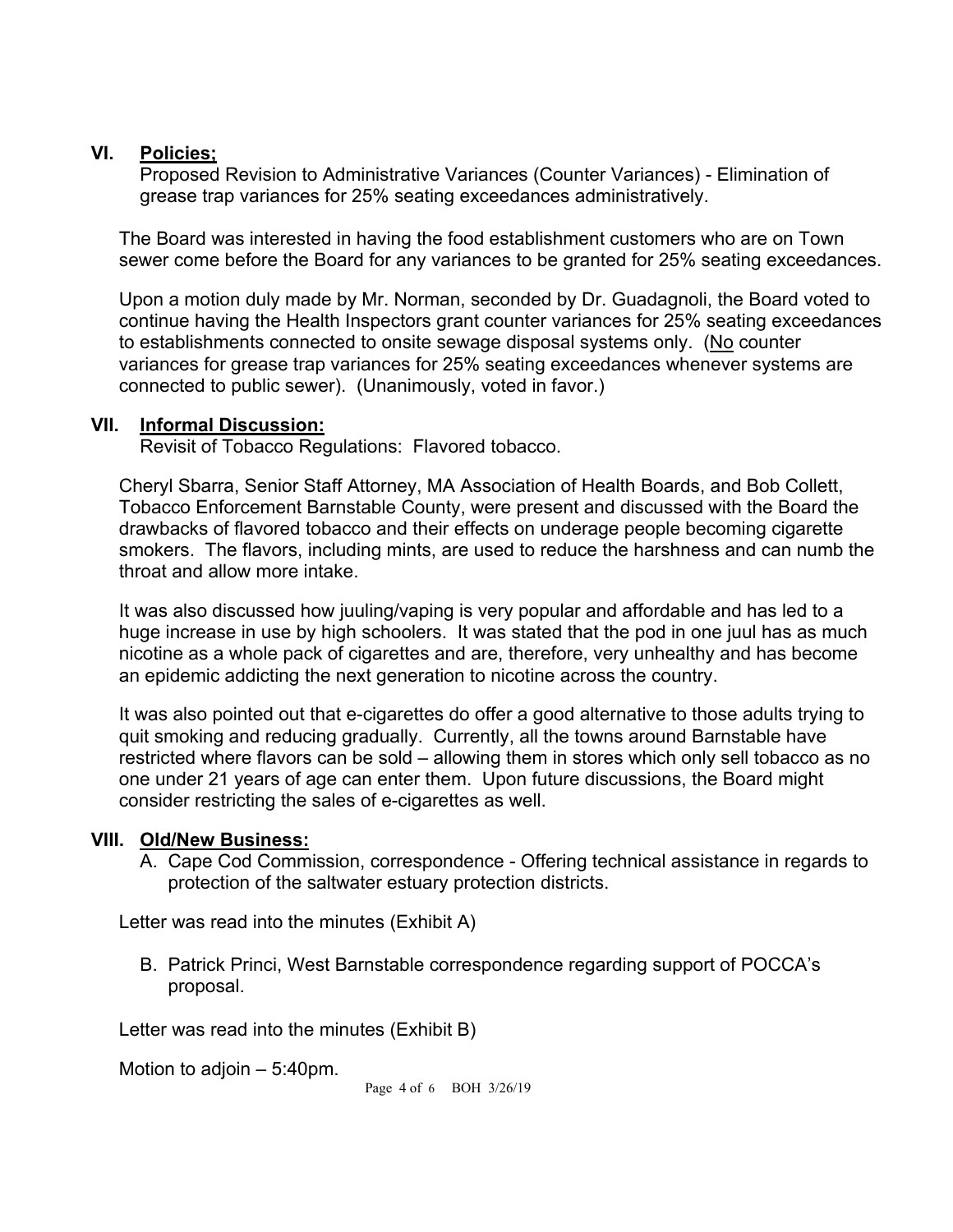Exhibit # A: